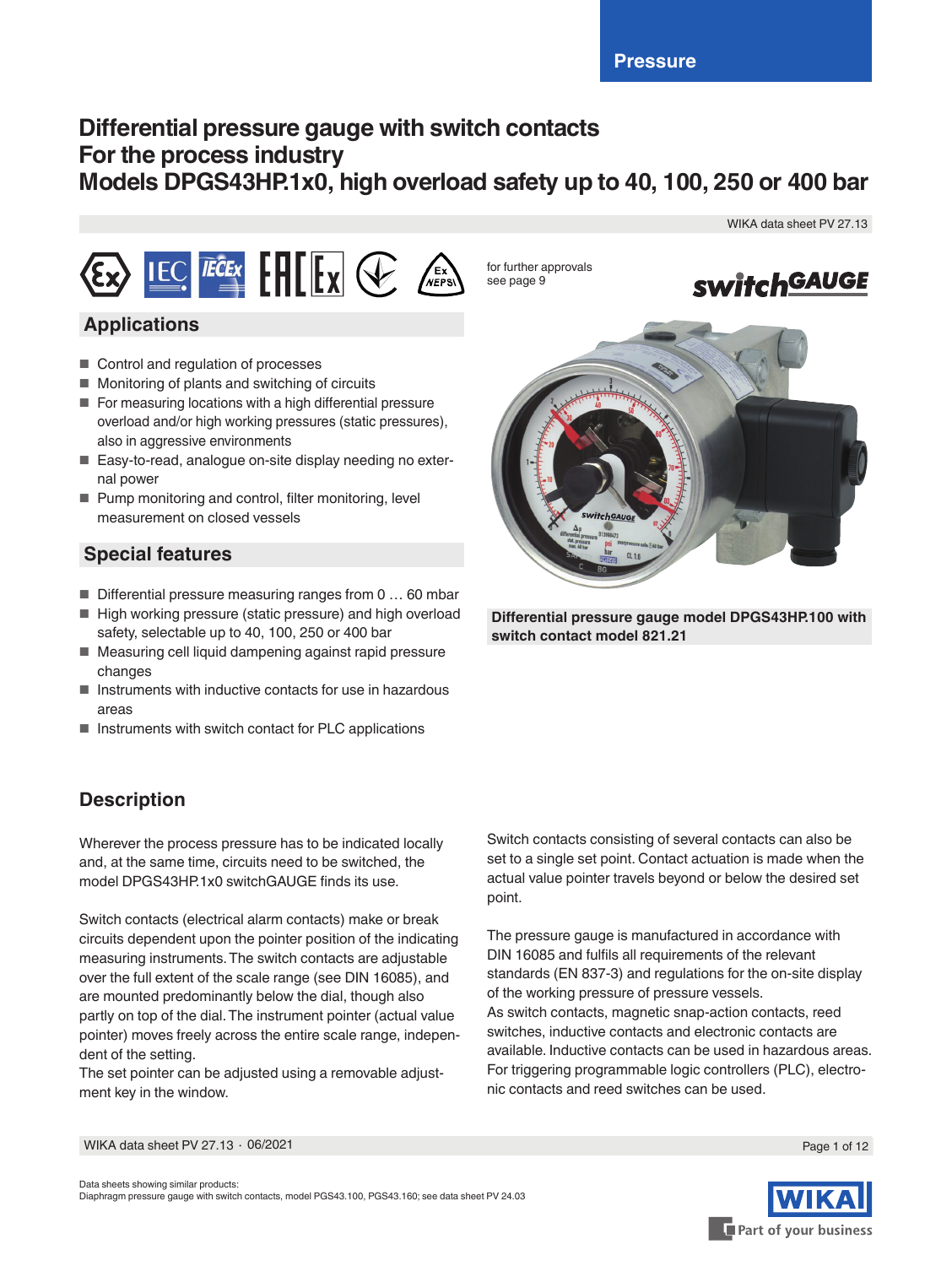# **Specifications**

| Models DPGS43HP.100 and DPGS43HP.160                               |                                                                                                                                                                                                                                                                                                                                                                                                                                                                                                                                                                                                                |
|--------------------------------------------------------------------|----------------------------------------------------------------------------------------------------------------------------------------------------------------------------------------------------------------------------------------------------------------------------------------------------------------------------------------------------------------------------------------------------------------------------------------------------------------------------------------------------------------------------------------------------------------------------------------------------------------|
| Version                                                            | Highest overload safety either side, pressure ratings PN 40, 100, 250 or 400, system fill fluid of the<br>measuring cell acts as the dampening of the display.<br>Overload resistance per EN 837-3.                                                                                                                                                                                                                                                                                                                                                                                                            |
| Nominal size in mm                                                 | $\blacksquare$ 100<br>$\blacksquare$ 160                                                                                                                                                                                                                                                                                                                                                                                                                                                                                                                                                                       |
| <b>Accuracy class</b>                                              | 1.6<br>Option:<br>1.0 on request, (Monel version: 2.5)                                                                                                                                                                                                                                                                                                                                                                                                                                                                                                                                                         |
| <b>Scale ranges</b>                                                | Instruments with PN 40 and 100:<br>$\blacksquare$ 0 60 mbar to 0 160 mbar (measuring cell $\square$ 140)<br>$\blacksquare$ 0  0.25 bar to 0  40 bar (measuring cell $\Box$ 82)<br>Instruments with PN 250:<br>$\blacksquare$ 0  60 mbar to 0  250 mbar (measuring cell $\square$ 140)<br>$\blacksquare$ 0  0.4 bar to 0  40 bar (measuring cell $\Box$ 82)<br>Instruments with PN 400:<br>$0 0.4$ bar to $0 40$ bar (measuring cell $\Box 86$ )<br>Dimensions of measuring cell from page 11<br>other units (e.g. psi, kPa) available<br>or all other equivalent vacuum or combined pressure and vacuum ranges |
| <b>Scale</b>                                                       | Single scale<br>Option:<br>Dual scale<br>Scale layout (e.g. linear pressure or square root incrementation)                                                                                                                                                                                                                                                                                                                                                                                                                                                                                                     |
| Zero point setting                                                 | By means of adjustment appliance                                                                                                                                                                                                                                                                                                                                                                                                                                                                                                                                                                               |
| <b>Pressure limitation</b>                                         |                                                                                                                                                                                                                                                                                                                                                                                                                                                                                                                                                                                                                |
| Steady                                                             | Full scale value                                                                                                                                                                                                                                                                                                                                                                                                                                                                                                                                                                                               |
| Fluctuating                                                        | 0.9 x full scale value<br>Observe the recommendations for the use of mechanical pressure measuring systems in ac-<br>cordance with EN 837-2                                                                                                                                                                                                                                                                                                                                                                                                                                                                    |
| Overpressure safety and max.<br>working pressure (static pressure) | Either side max. 40, 100, 250 or 400 bar                                                                                                                                                                                                                                                                                                                                                                                                                                                                                                                                                                       |
| <b>Connection location</b>                                         | Lower mount (radial)<br>Option:<br>■ Back mount<br>■ Connection at 12 o'clock                                                                                                                                                                                                                                                                                                                                                                                                                                                                                                                                  |
| <b>Process connection</b>                                          | $\blacksquare$ G 1/2 B female<br>$\Box$ G 1/2 B male<br>$\blacksquare$ 1/2 NPT male<br>Differential process connection per EN 61518<br>Other process connections via female or male threads on request                                                                                                                                                                                                                                                                                                                                                                                                         |
| Permissible temperature <sup>1)</sup>                              |                                                                                                                                                                                                                                                                                                                                                                                                                                                                                                                                                                                                                |
| Medium                                                             | $-20+100$ °C<br>Option:<br>Medium temperature $> 100$ °C on request                                                                                                                                                                                                                                                                                                                                                                                                                                                                                                                                            |
| Ambient                                                            | $-20+60$ °C<br>Option:<br>Ambient temperature -40  +60 °C (silicone oil filling)                                                                                                                                                                                                                                                                                                                                                                                                                                                                                                                               |
| <b>Temperature effect</b>                                          | When the temperature of the measuring system deviates from the reference temperature $(+20 \degree C)$ :<br>max. $\pm$ 0.5 %/10 K of full scale value                                                                                                                                                                                                                                                                                                                                                                                                                                                          |
| <b>Case filling</b>                                                | Without                                                                                                                                                                                                                                                                                                                                                                                                                                                                                                                                                                                                        |

1) For hazardous areas, the permissible temperature of the contact model 831 will exclusively apply (see page 6). These must not be exceeded at the instrument either (for details see<br>operating instructions). If necessary,

Option: With case filling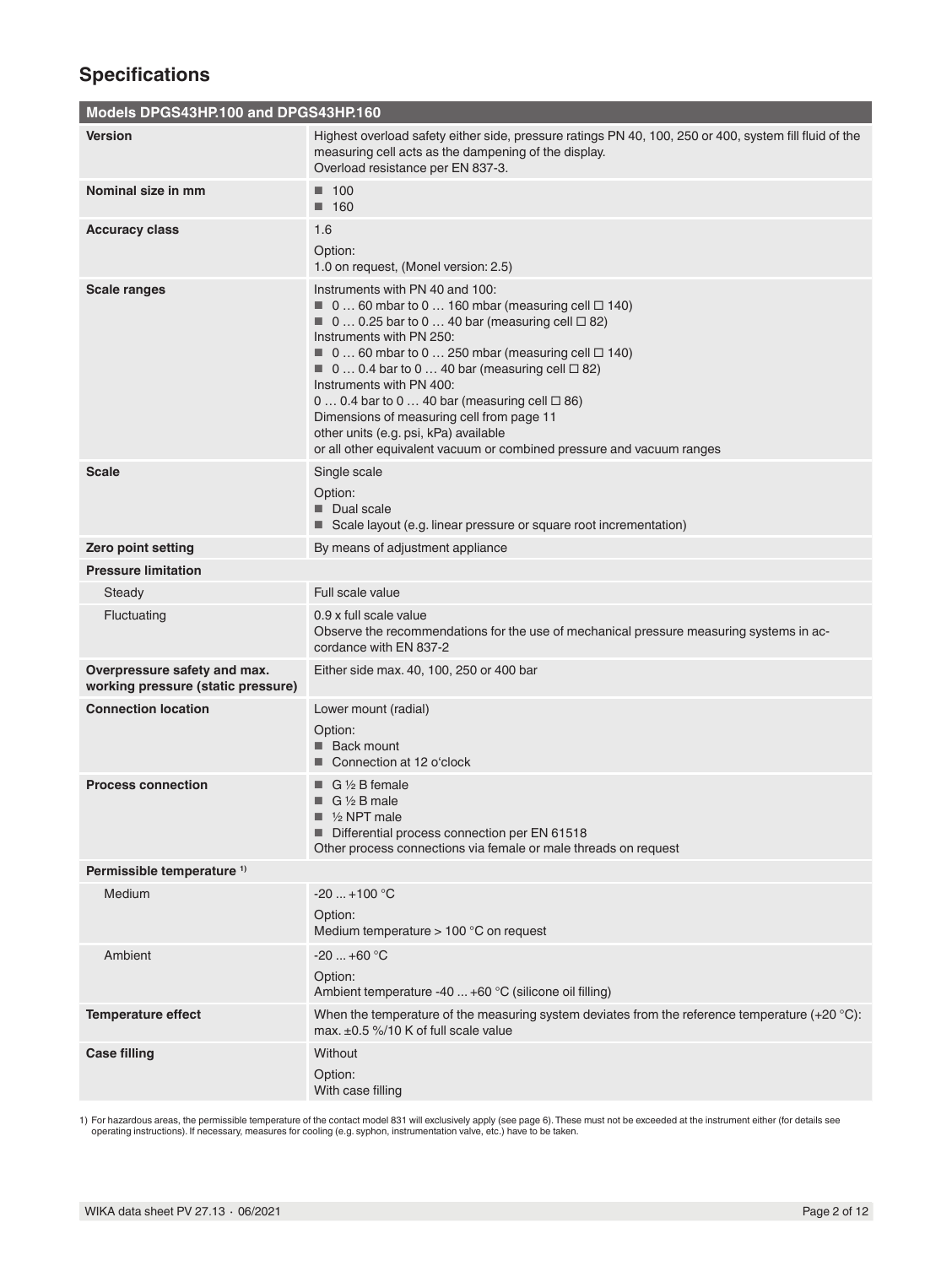| Models DPGS43HP.100 and DPGS43HP.160          |                                                                                                                                                                                                                                                                                                                                         |
|-----------------------------------------------|-----------------------------------------------------------------------------------------------------------------------------------------------------------------------------------------------------------------------------------------------------------------------------------------------------------------------------------------|
| Venting of the media chambers                 | Instruments with PN 40 and 100: For scale ranges $\leq$ 0.16 bar<br>(option for scale ranges $\geq 0.25$ bar)<br>Instruments with PN 250 and 400: Standard for scale ranges $\leq 0.25$ bar<br>(option for scales ranges $\geq 0.4$ bar)<br>Option:<br>Venting of the media chambers for scale ranges $\geq 0.25$ bar or $\geq 0.4$ bar |
| System fill fluid of measuring cell           | Silicone oil<br>Option:<br>Measuring cell filling with special medium, e.g. for use in oxygen applications<br>Others on request                                                                                                                                                                                                         |
| <b>Wetted materials</b>                       |                                                                                                                                                                                                                                                                                                                                         |
| Measuring flanges with process<br>connection  | Stainless steel 316L                                                                                                                                                                                                                                                                                                                    |
| Pressure elements                             | $\leq$ 0.25 bar: Stainless steel 1.4571<br>$\blacksquare$ > 0.25 bar: NiCr alloy (Inconel)                                                                                                                                                                                                                                              |
| Measuring cell                                | Chrome steel                                                                                                                                                                                                                                                                                                                            |
| Venting of the media chambers                 | Stainless steel 316L                                                                                                                                                                                                                                                                                                                    |
| Sealings                                      | <b>FPM/FKM</b>                                                                                                                                                                                                                                                                                                                          |
| <b>Non-wetted materials</b>                   |                                                                                                                                                                                                                                                                                                                                         |
| Flange connecting screws                      | $\blacksquare$ PN 40 / 100: Stainless steel<br>■ PN 250 / 400: Steel, corrosion-protected                                                                                                                                                                                                                                               |
| Case, movement, bayonet ring                  | Stainless steel                                                                                                                                                                                                                                                                                                                         |
| Dial                                          | Aluminium, white, black lettering                                                                                                                                                                                                                                                                                                       |
| Pointer                                       | Aluminium, black                                                                                                                                                                                                                                                                                                                        |
| Window                                        | Laminated safety glass                                                                                                                                                                                                                                                                                                                  |
| Ingress protection per<br><b>IEC/EN 60529</b> | $IP54$ <sup>1)</sup><br>Option:<br>IP65 with liquid filling                                                                                                                                                                                                                                                                             |
| <b>Installation</b>                           | According to affixed symbols: $\oplus$ high pressure, $\ominus$ low pressure                                                                                                                                                                                                                                                            |
| <b>Mounting</b>                               | <b>Rigid measuring lines</b><br>■<br>Drilled mounting holes at the back of the measuring cell<br>ш<br>Option:<br>Panel mounting flange<br>■ Instrument mounting bracket for wall or pipe mounting                                                                                                                                       |
| <b>Electrical connection</b>                  | Cable socket PA 6, black<br>Per VDE 0110 insulation group C/250 V<br>Cable gland M20 x 1.5<br>Strain relief<br>6 screw terminals + PE for conductor cross-section 2.5 mm <sup>2</sup><br>For dimensions see page 10<br>others on request                                                                                                |

1) Ingress protection IP54 with safety version and lower back mount.

# **Other versions**

Wetted parts made of special material (Monel, PTFE lining)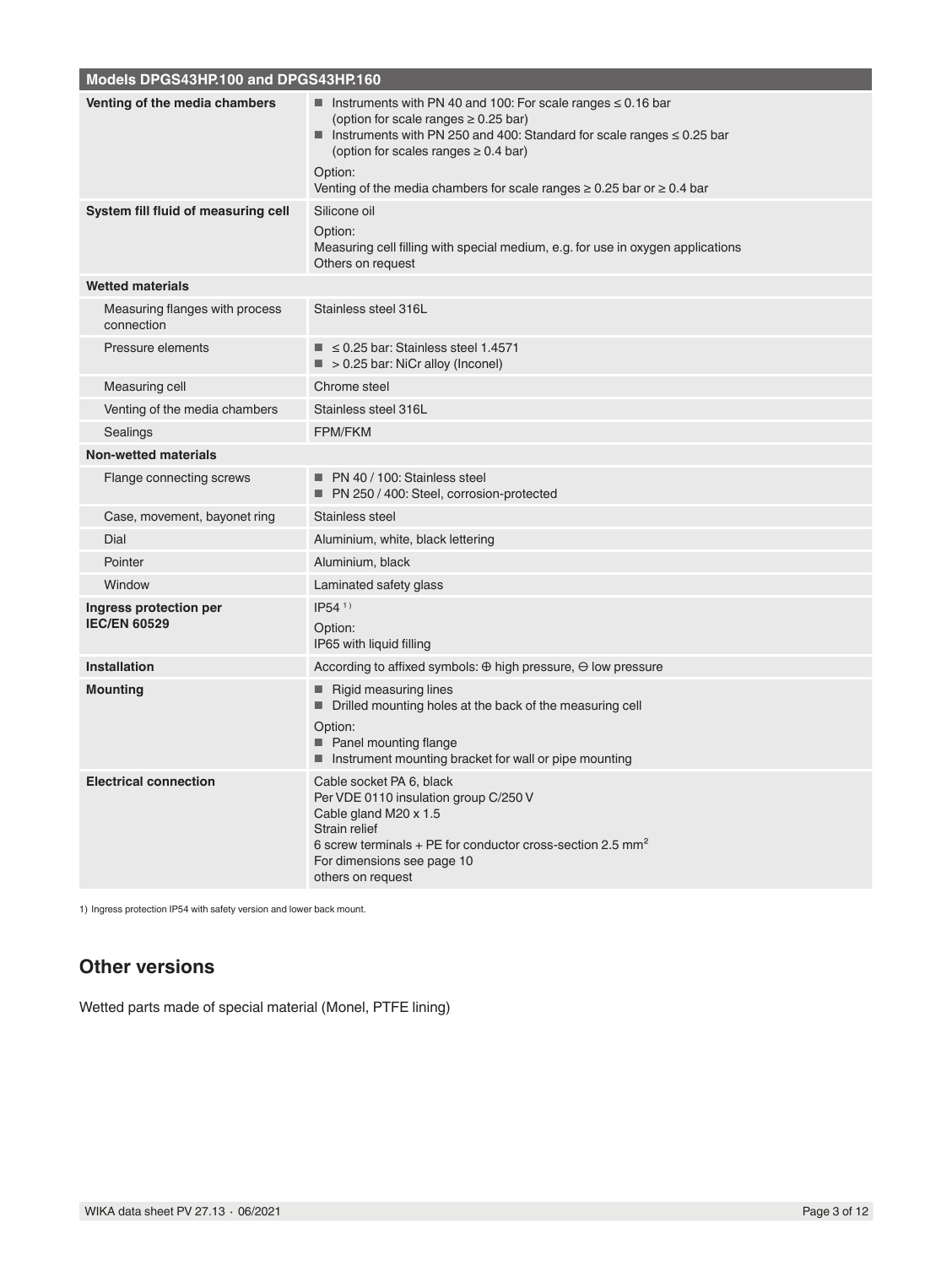# **Switch contacts**

#### **Magnetic snap-action contact model 821**

- No control unit and no supply voltage required
- Direct switching up to 250 V, 1 A
- Up to 4 switch contacts per measuring instrument

#### **Inductive contact model 831**

- Suitable for use in hazardous areas with corresponding control unit (model 904.xx)
- Long service life due to non-contact sensor
- Low influence on the indication accuracy
- Fail-safe switching at high switching frequency
- Insensitive to corrosion
- Also available in safety version
- Up to 3 switch contacts per measuring instrument

#### **Electronic contact model 830 E**

- For direct triggering of a programmable logic controller (PLC)
- 2-wire system (option: 3-wire system)
- Long service life due to non-contact sensor
- Low influence on the indication accuracy
- Fail-safe switching at high switching frequency
- Insensitive to corrosion
- Up to 3 switch contacts per measuring instrument

### **Reed switch model 851**

- No control unit and no supply voltage required
- Direct switching up to 250 V, 1 A
- For direct triggering of a programmable logic controller (PLC)
- Free from wear as without contact
- NS 100: Up to two change-over contacts per measuring instrument;

NS 160: Up to one change-over contact per measuring instrument (switching voltages AC < 50 V and DC < 75 V, switch contact not adjustable from outside)

#### **Switching function**

The switching function of the switch is indicated by index 1, 2 or 3

|            | Model 8xx.1: Normally open (clockwise pointer motion)                                                                  |
|------------|------------------------------------------------------------------------------------------------------------------------|
|            | Model 8xx.2: Normally closed (clockwise pointer motion)                                                                |
| and 851.3: | Models 821.3 Change-over; one contact breaks and one<br>contact makes simultaneously when pointer<br>reaches set point |
|            |                                                                                                                        |

For further information on switch contacts, see data sheet AC 08.01

### **Other versions**

- Contact model 821 with separate circuits
- Contact model 821 as change-over contact (break or make simultaneously at the set point)
- Contact model 821 with cable break monitoring (parallel resistance 47 kΩ and 100 kΩ)
- Contacts fixed, without contact adjustment lock
- Contact adjustment lock leaded
- Contact adjustment key fixed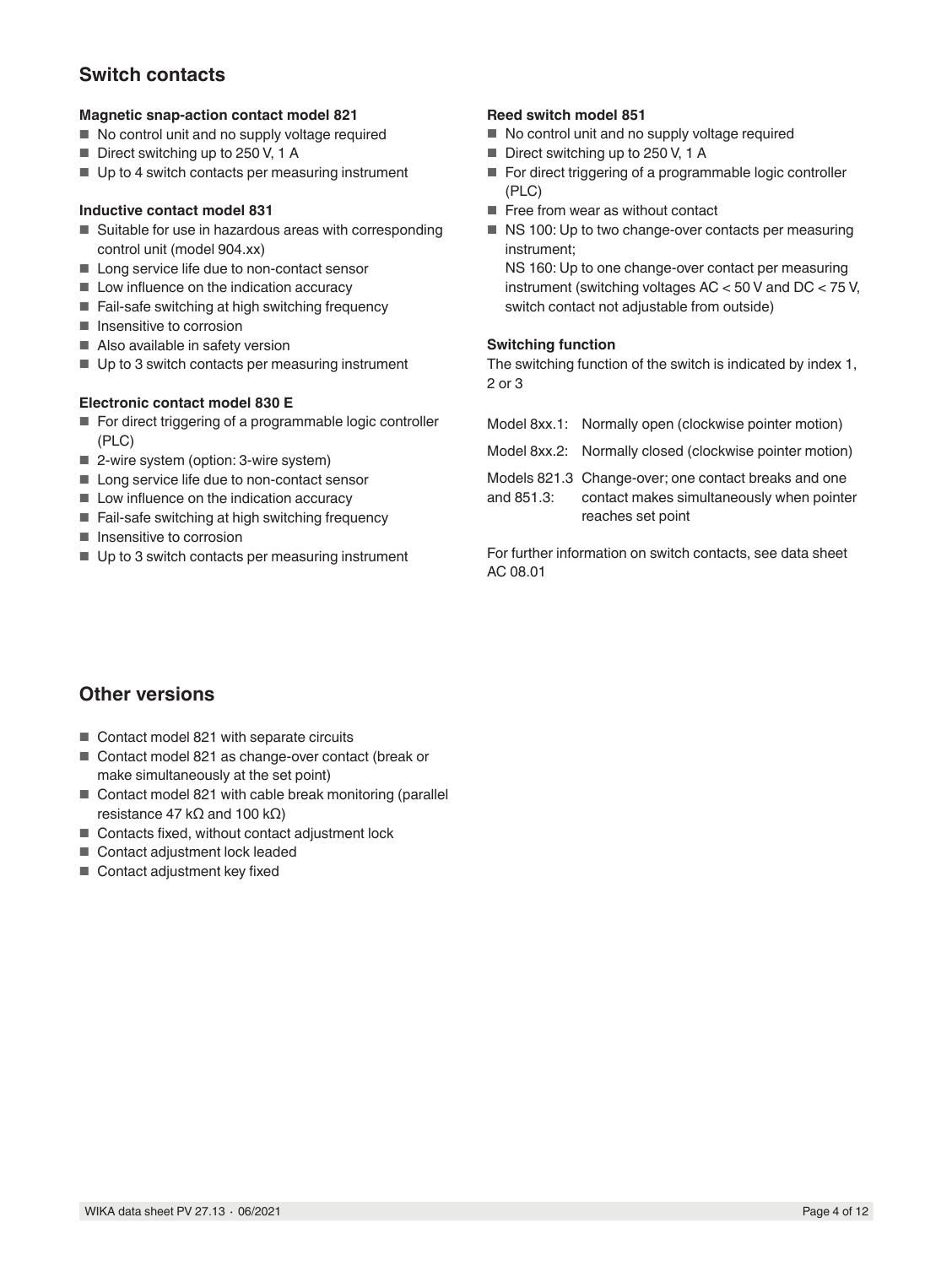## **Specifications for instruments with magnetic snap-action contact model 821**

| Measuring span | I Nominal size | tacts | Max. number of con-   Switching current range I |
|----------------|----------------|-------|-------------------------------------------------|
| $\leq 60$ mbar | 100, 160       |       | 0.020.3 A                                       |
| $>100$ mbar    | 100, 160       |       | 0.020.3A                                        |

The recommended setting range of the contacts is 25 ... 75 % of the scale (0 ... 100 % on request). Contact material (standard): Silver-nickel, gold-plated

#### **Setting the contacts**

The recommended minimum clearance between 2 contacts is 20 % of the measuring span. The switch hysteresis is 2 ... 5 % (typical).

| <b>Characteristics</b>                   | Unfilled instruments       | <b>Filled instruments</b>  |  |
|------------------------------------------|----------------------------|----------------------------|--|
|                                          | <b>Resistive load</b>      | <b>Resistive load</b>      |  |
| Rated operating voltage U <sub>stt</sub> | $\leq$ 250 V               | $\leq$ 250 V               |  |
| <b>Rated operating current</b>           |                            |                            |  |
| Switch-on current                        | $\leq$ 0.5 A               | $\leq$ 0.5 A               |  |
| Switch-off current                       | $\leq$ 0.5 A               | $\leq$ 0.5 A               |  |
| Continuous current                       | $\leq$ 0.3 A               | $\leq$ 0.3 A               |  |
| <b>Switching power</b>                   | $\leq$ 30 W / $\leq$ 50 VA | $\leq$ 20 W / $\leq$ 20 VA |  |

### **Recommended contact load with resistive and inductive loads**

| <b>Operating voltage</b> | <b>Unfilled instruments</b> |                             |                       | <b>Filled instruments</b> |                             |                       |
|--------------------------|-----------------------------|-----------------------------|-----------------------|---------------------------|-----------------------------|-----------------------|
|                          | <b>Resistive load</b>       |                             | <b>Inductive load</b> | <b>Resistive load</b>     |                             | <b>Inductive load</b> |
|                          | <b>Direct</b><br>current    | Alter-<br>nating<br>current | $cos \phi > 0.7$      | <b>Direct</b><br>current  | Alter-<br>nating<br>current | $cos \phi > 0.7$      |
| DC 220 V / AC 230 V      | 100 mA                      | 120 mA                      | 65 mA                 | 65 mA                     | 90 mA                       | 40 mA                 |
| DC 110 V / AC 110 V      | 200 mA                      | 240 mA                      | 130 mA                | 130 mA                    | 180 mA                      | 85 mA                 |
| DC 48 V / AC 48 V        | 300 mA                      | 450 mA                      | 200 mA                | 190 mA                    | 330 mA                      | 130 mA                |
| DC 24 V / AC 24 V        | 400 mA                      | 600 mA                      | 250 mA                | 250 mA                    | 450 mA                      | 150 mA                |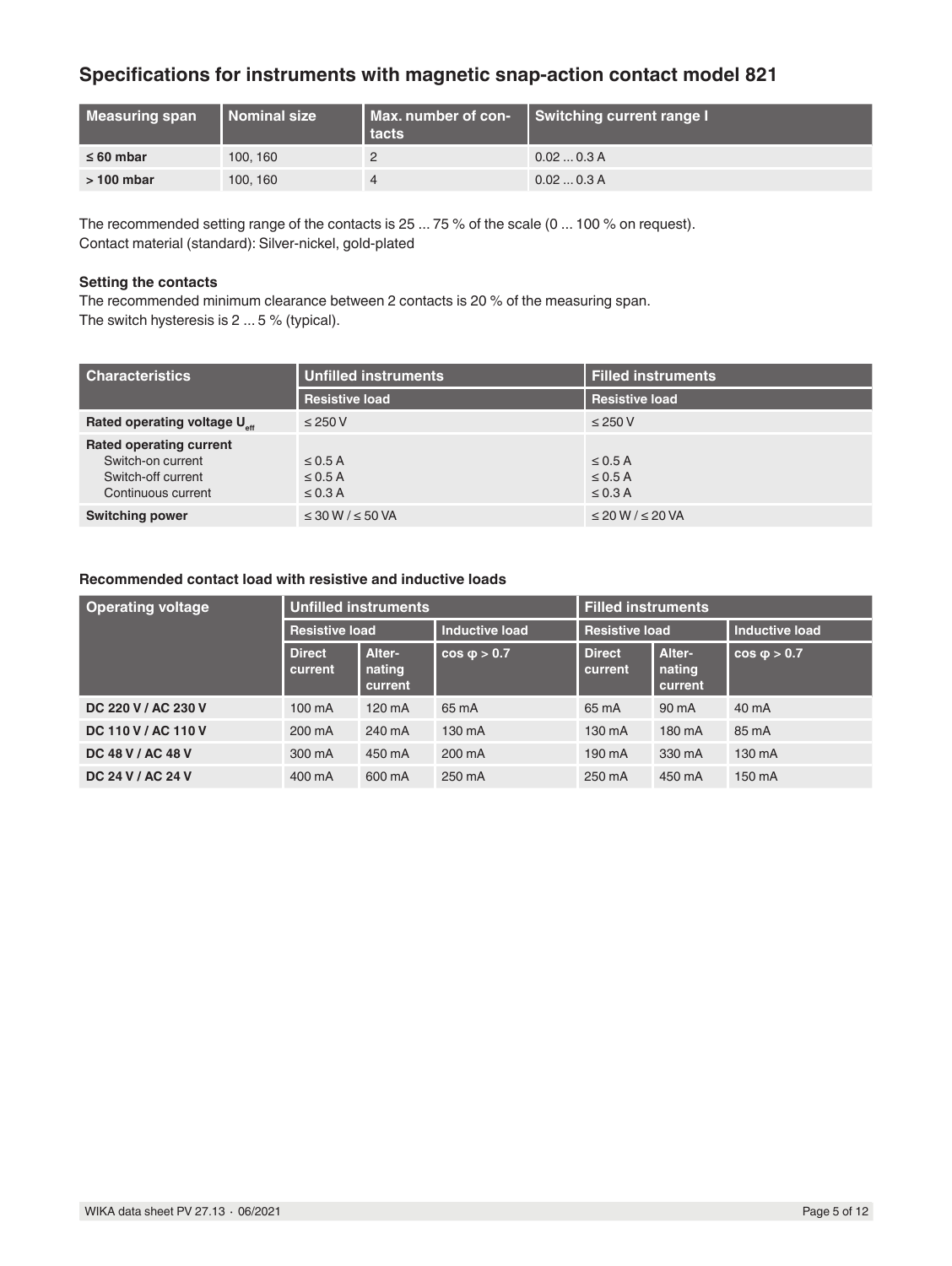### **Specifications for instruments with inductive contact model 831**

| Measuring span | l Nominal size | <b>I Max, number of contacts</b> |
|----------------|----------------|----------------------------------|
| $\leq 60$ mbar | 100.160        |                                  |
| $>100$ mbar    | 100.160        |                                  |

The recommended setting range of the contacts is 10 ... 90 % of the scale (0 ... 100 % on request).

### **Setting of contacts to identical set point**

Up to 2 contacts can be set to an identical set point. For a version with 3 contacts this is not possible. The left (no. 1) or right (no. 3) contact may not be set to the same set point as the other 2 contacts. The required displacement is approx. 30°, optionally to the right or to the left.

#### **Available contact versions**

- 831-N
- $\blacksquare$  831-SN, safety version <sup>1)</sup>
- 831-S1N, safety version<sup>1)</sup>, inverted signal

1) only operate with a corresponding isolating amplifier (model 904.3x)

#### **Permissible temperature ranges**

| <b>T6</b>   | $\vert$ T5  T1       | $\blacksquare$ T135°C $\blacksquare$ |
|-------------|----------------------|--------------------------------------|
| $-20+60$ °C | $-20+70$ °C $^\circ$ | $-20+70$ °C                          |

For further information on hazardous areas, see operating instructions.

#### **Associated isolating amplifiers and control units**

| <b>Model</b>              | <b>Version</b>    | <b>Ex version</b>      |
|---------------------------|-------------------|------------------------|
| 904.28 KFA6 - SR2 - Ex1.W | 1 contact         | yes                    |
| 904.29 KFA6 - SR2 - Ex2.W | 2 contacts        | yes                    |
| 904.30 KHA6 - SH - Ex1    | 1 contact         | yes - safety equipment |
| 904.33 KFD2 - SH - Ex1    | 1 contact         | yes - safety equipment |
| 904.25 MSR 010-I          | 1 contact         | no                     |
| 904.26 MSR 020-I          | 2 contacts        | no                     |
| 904.27 MSR 011-I          | Two-point control | no                     |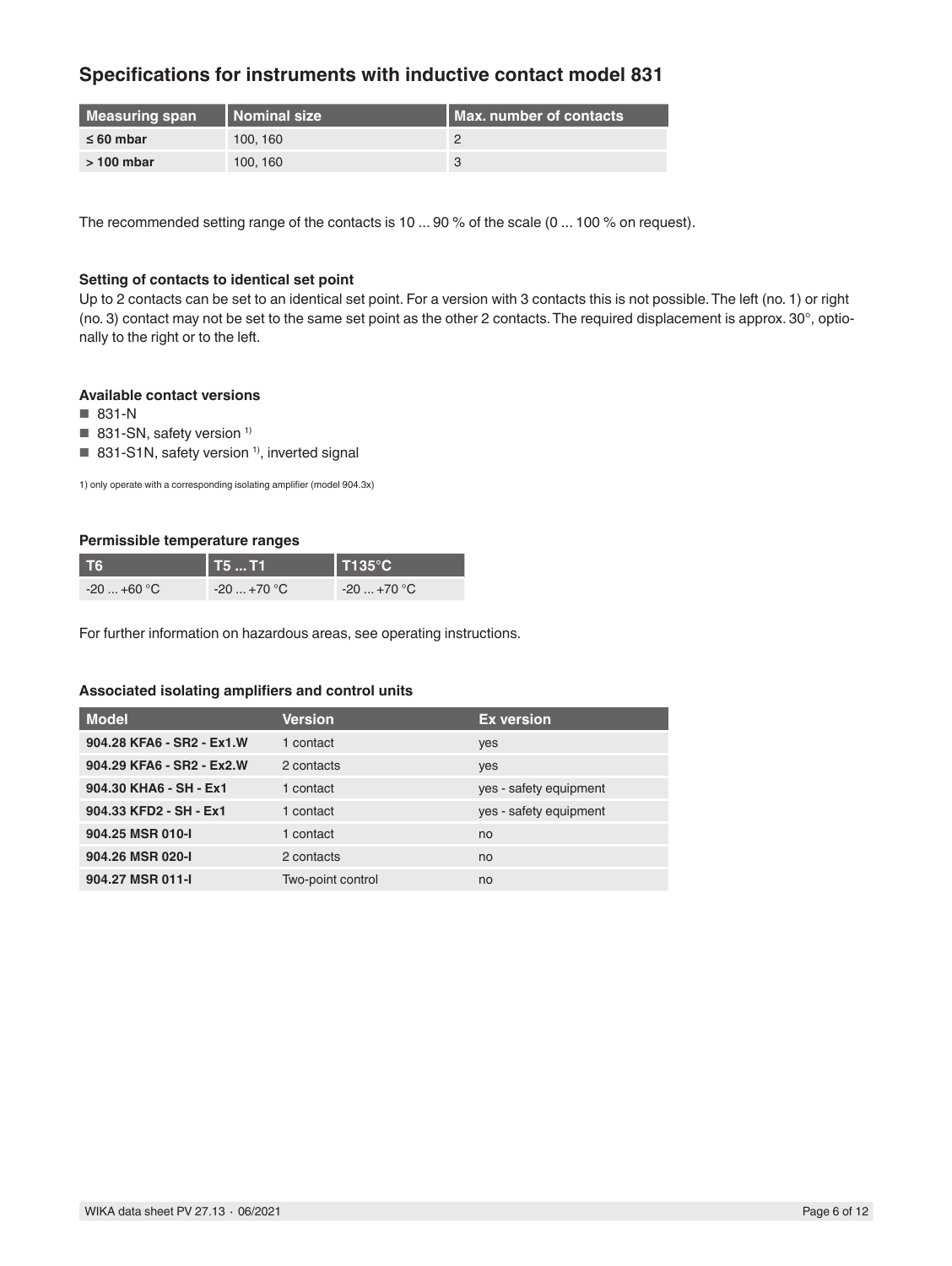## **Specifications for instruments with electronic contact model 830 E**

| Measuring span | I Nominal size | <b>I Max. number of contacts</b> |
|----------------|----------------|----------------------------------|
| $\leq 60$ mbar | 100, 160       |                                  |
| $>100$ mbar    | 100, 160       |                                  |

The recommended setting range of the contacts is 10 ... 90 % of the scale (0 ... 100 % on request).

### **Setting of contacts to identical set point**

Up to 2 contacts can be set to an identical set point. For a version with 3 contacts this is not possible. The left (no. 1) or right (no. 3) contact may not be set to the same set point as the other 2 contacts. The required displacement is approx. 30°, optionally to the right or to the left.

| <b>Characteristics</b>                |                                                                                          |
|---------------------------------------|------------------------------------------------------------------------------------------|
| <b>Contact version</b>                | Normally open, normally closed                                                           |
| Type of output                        | <b>PNP</b> transistor                                                                    |
| <b>Operating voltage</b>              | DC 10  30 V                                                                              |
| <b>Residual ripple</b>                | max. 10 %                                                                                |
| No-load current                       | $\leq 10$ mA                                                                             |
| <b>Switching current</b>              | $\leq 100$ mA                                                                            |
| <b>Residual current</b>               | $\leq 100 \mu A$                                                                         |
| Voltage drop (with $I_{\text{max}}$ ) | $\leq 0.7 V$                                                                             |
| Reverse polarity protection           | Conditional $U_{\rm B}$ (the switched output 3 or 4 must never be set directly to minus) |
| <b>Anti-inductive protection</b>      | 1 kV, 0.1 ms, 1 k $\Omega$                                                               |
| <b>Oscillator frequency</b>           | approx. 1,000 kHz                                                                        |
| <b>EMC</b>                            | per EN 60947-5-2                                                                         |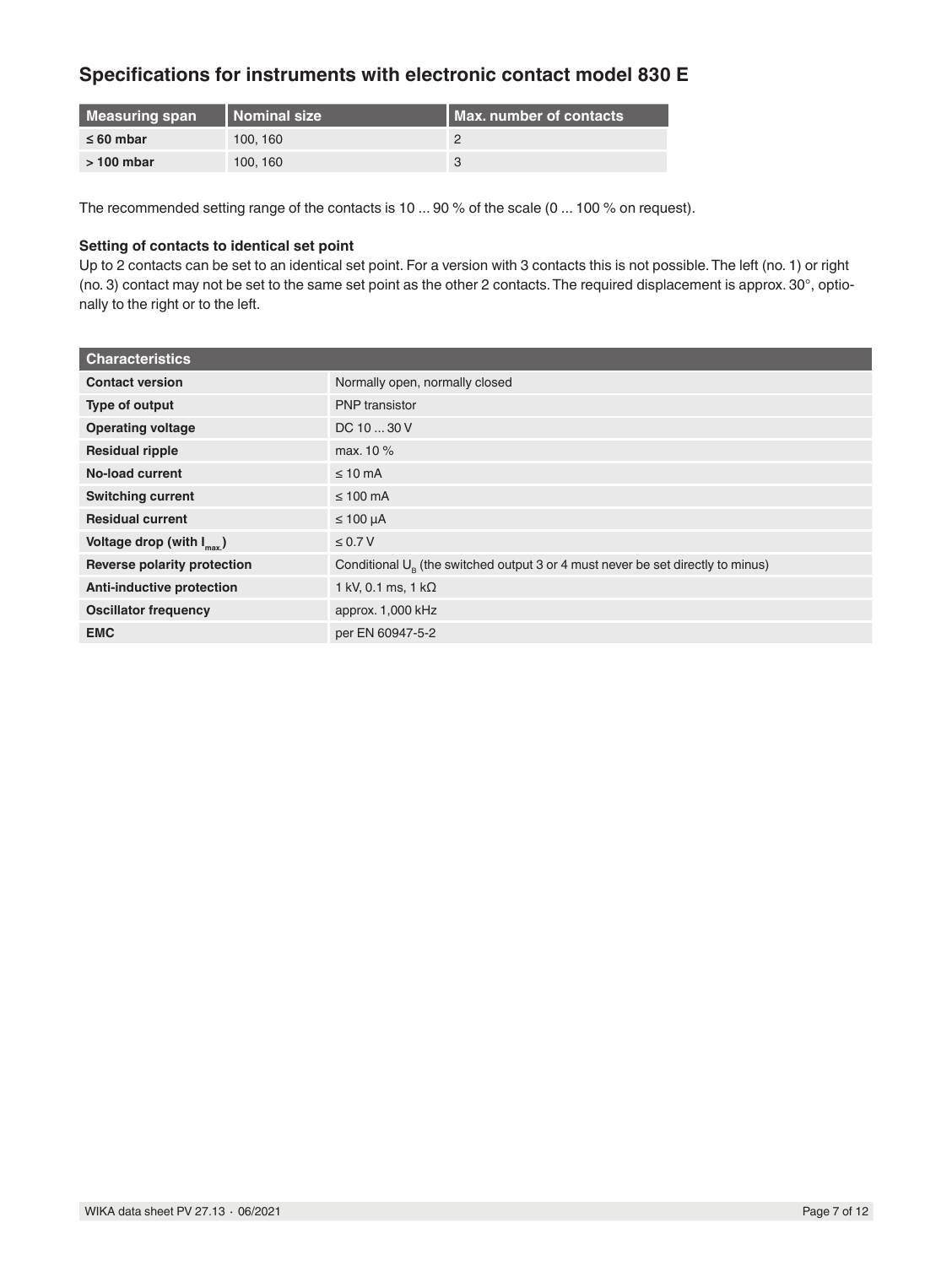## **Specifications for instruments with reed switch model 851**

| Measuring span | <b>Nominal size</b> | Max. number of contacts |
|----------------|---------------------|-------------------------|
| $\geq 60$ mbar | 100.160             |                         |

Switching power  $P_{max}$  60 W / 60 VA Switching current 1 A

| <b>Characteristics</b>               |                     |  |
|--------------------------------------|---------------------|--|
| <b>Contact version</b>               | Change-over contact |  |
| Type of contact                      | <b>Bistable</b>     |  |
| Max. switching voltage               | <b>AC/DC 250 V</b>  |  |
| Min. switching voltage               | Not required        |  |
| <b>Switching current</b>             | AC/DC 1 A           |  |
| Min. switching current               | Not required        |  |
| <b>Transport current</b>             | $AC/DC$ 2 A         |  |
| $cos \phi$                           | $\mathbf{1}$        |  |
| <b>Switching power</b>               | 60 W/ VA            |  |
| <b>Contact resistance (static)</b>   | 100 $m\Omega$       |  |
| <b>Insulation resistance</b>         | $10^9 \Omega$       |  |
| <b>Breakdown voltage</b>             | DC 1,000 V          |  |
| Switching time incl. contact chatter | $4.5 \text{ ms}$    |  |
| <b>Contact material</b>              | Rhodium             |  |
| <b>Switch hysteresis</b>             | 35%                 |  |

■ The limit values presented here must not be exceeded.

- When using two contacts, these cannot be set to the same point. Depending on the switching function, a minimum clearance of 15 ... 30° is required.
- The setting range of the contacts is 10 ... 90 % of the scale.
- The switching function can be set in manufacturing such that the reed contact will actuate exactly at the required switch point. For this, we need the switching direction to be specified on order.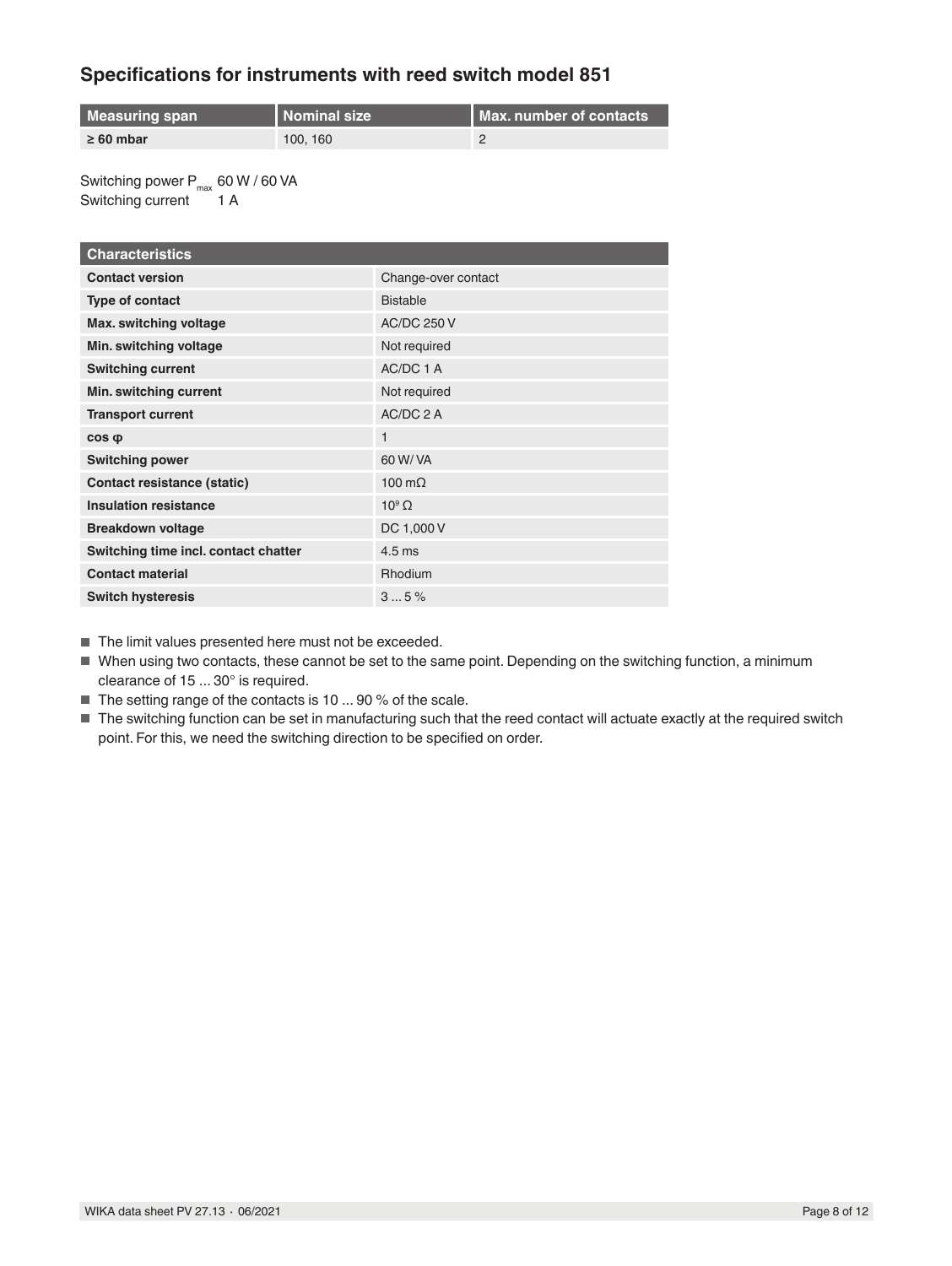# **Approvals**

| Logo                              | <b>Description</b>                                                                                                                                                                                                                                                 | <b>Country</b>                   |
|-----------------------------------|--------------------------------------------------------------------------------------------------------------------------------------------------------------------------------------------------------------------------------------------------------------------|----------------------------------|
| $\tilde{\zeta}$                   | <b>EU declaration of conformity</b><br><b>EMC</b> directive<br>Low voltage directive<br>RoHS directive<br><b>TEX</b> directive (directive) <sup>1)</sup><br>Hazardous areas<br>- Exia Gas<br>[II 2G Ex ia IIC T6/T5/T4 Gb]<br>[II 2D Ex ia IIIB T135°C Db]<br>Dust | European Union                   |
| <b>IEC</b> ECEX                   | IECEx (option) <sup>1)</sup><br>Hazardous areas<br>- Ex ia<br>[Ex ia IIC T6/T5/T4 Gb]<br>Gas<br>[Ex ia IIIB T135°C Db]<br>Dust                                                                                                                                     | International                    |
| $[H$ $[k$ $]$                     | <b>EAC</b> (option)<br>EMC directive<br>Low voltage directive<br>$\blacksquare$ Hazardous areas <sup>1)</sup>                                                                                                                                                      | Eurasian Economic Com-<br>munity |
|                                   | <b>GOST</b> (option)<br>Metrology, measurement technology                                                                                                                                                                                                          | Russia                           |
|                                   | <b>MTSCHS (option)</b><br>Permission for commissioning                                                                                                                                                                                                             | Kazakhstan                       |
| $\bigcircled{\hspace{-0.3pt}}\in$ | Ex Ukraine (option) <sup>1)</sup><br>Hazardous areas                                                                                                                                                                                                               | Ukraine                          |
| $\binom{F}{NEPS}$                 | NEPSI (option) <sup>1)</sup><br>Hazardous areas                                                                                                                                                                                                                    | China                            |
|                                   | <b>CRN</b><br>Safety (e.g. electr. safety, overpressure, )                                                                                                                                                                                                         | Canada                           |

1) Only for instruments with model 831 and not for instruments with PTFE lining

# **Certificates (option)**

- 2.2 test report per EN 10204 (e.g. state-of-the-art manufacturing, indication accuracy)
- 3.1 inspection certificate per EN 10204 (e.g. indication accuracy)

Approvals and certificates, see website

### **Accessories**

- Instrument mounting bracket for wall or pipe mounting
- Panel mounting flange, polished stainless steel
- Instrument mounting bracket for wall or pipe mounting, lacquered steel or stainless steel
- Sealings (model 910.17, see data sheet AC 09.08)
- Valves (models IV3x/IV5x, see data sheet AC 09.23)
- Diaphragm seal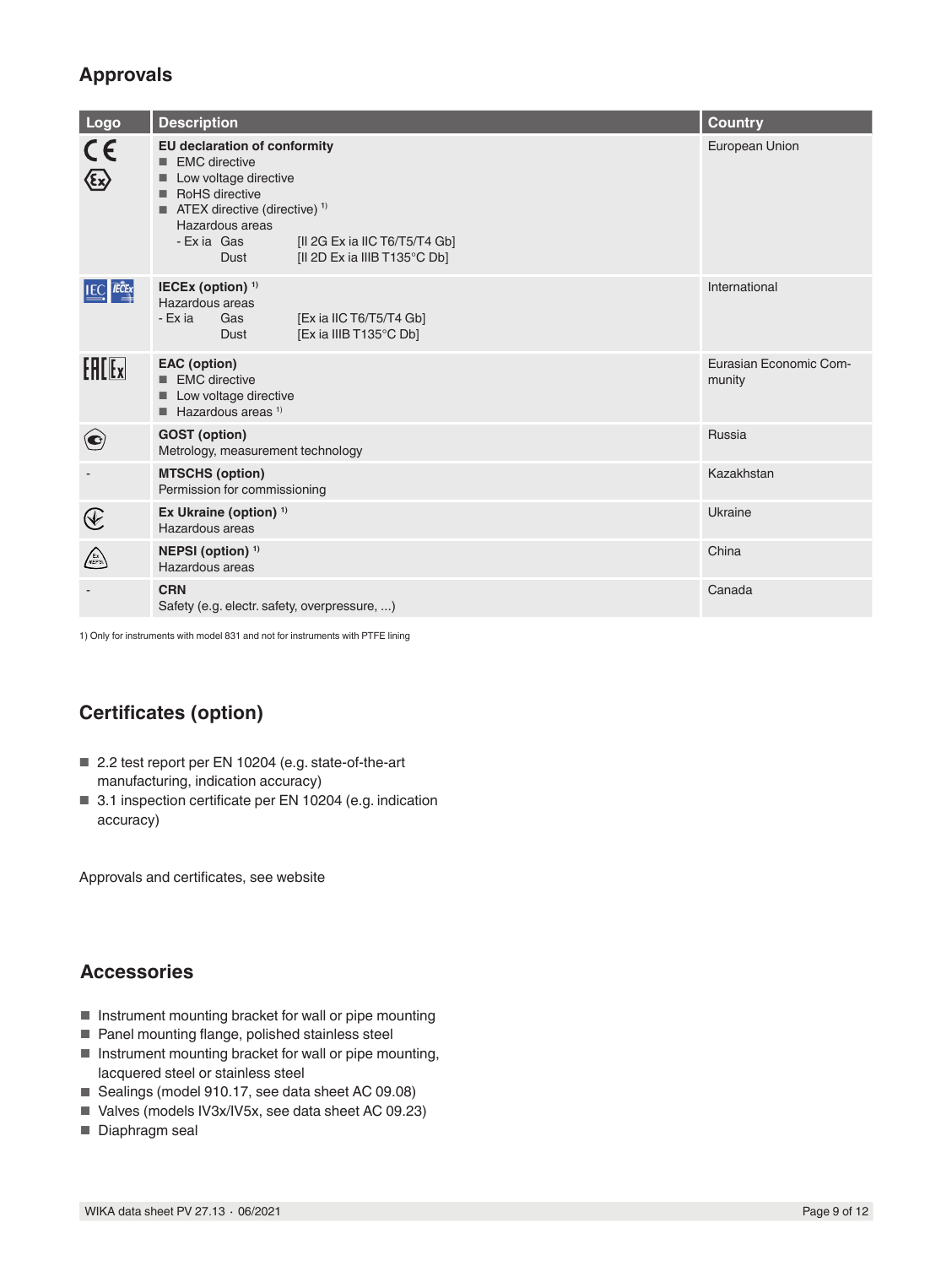### **Dimensions in mm**

### **Cable socket**

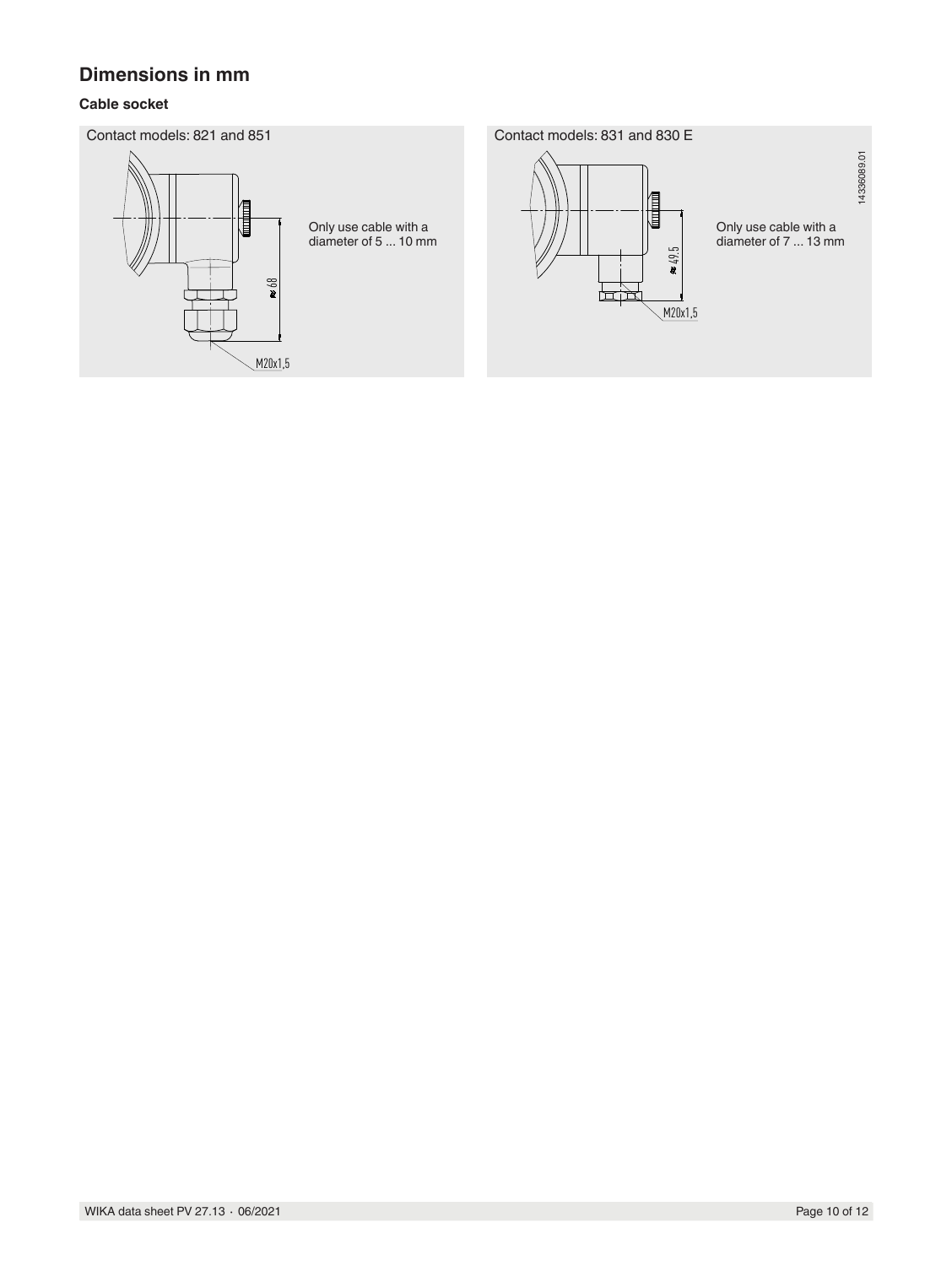## **Dimensions in mm**

### **switchGAUGE model DPGS43HP.100 with switch contact model 821, 831 or 830 E**



| <b>Type of contact</b>       | Dimensions in mm |    |
|------------------------------|------------------|----|
|                              | $\mathbf x$      |    |
| Single or double contact     | 97               | 55 |
| Double (change-over) contact | 122              | 80 |
| <b>Triple contact</b>        | 105              | 63 |
| Quadruple contact            | 122              | 80 |

### **switchGAUGE model DPGS43HP.160 with switch contact model 821, 831 or 830 E**



| <b>Type of contact</b>       | <b>Dimensions in mm</b> |  |
|------------------------------|-------------------------|--|
|                              | $\mathbf x$             |  |
| Single or double contact     | 102                     |  |
| Double (change-over) contact | 116                     |  |
| <b>Triple contact</b>        | 102                     |  |
| <b>Quadruple contact</b>     | 116                     |  |